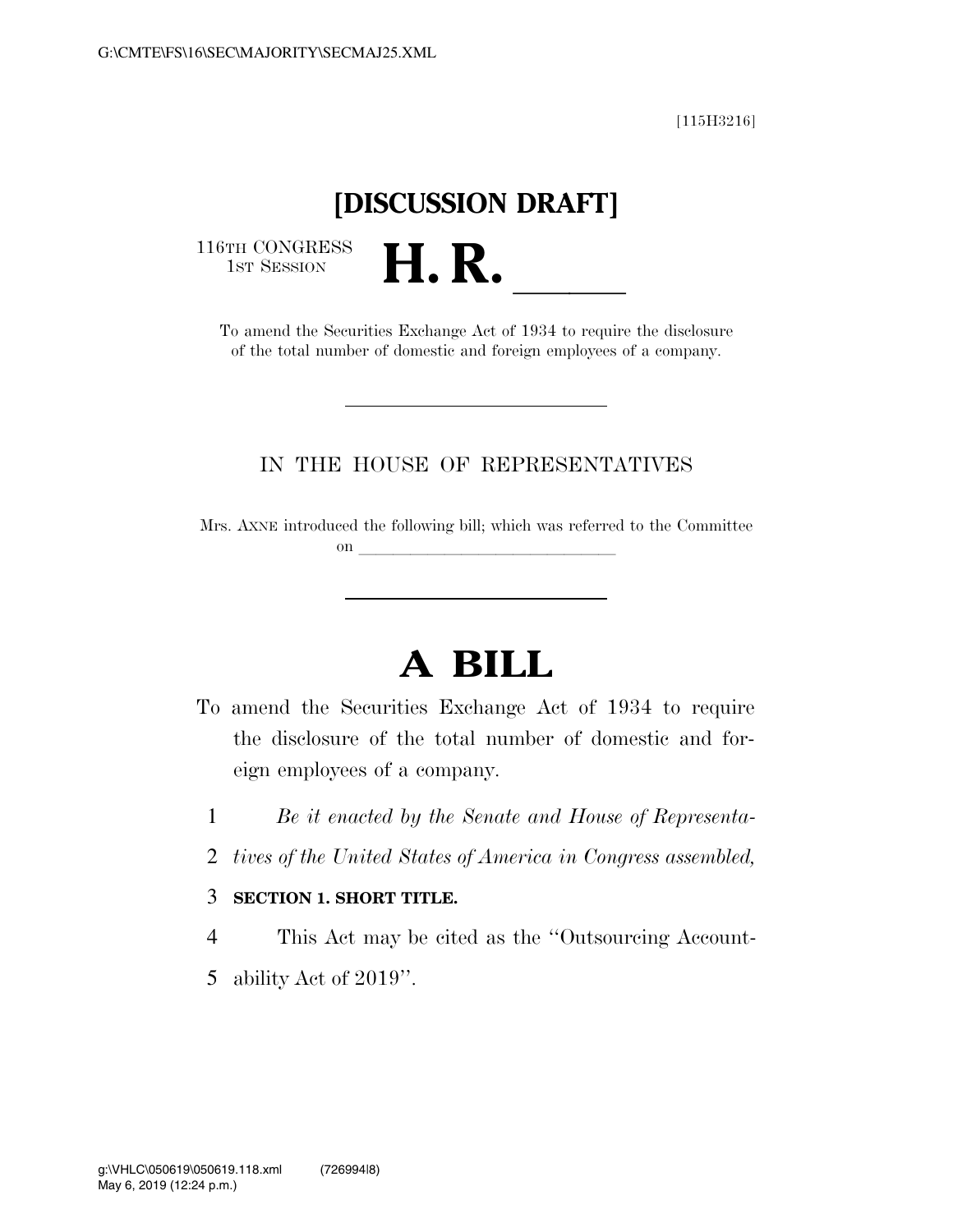### **SEC. 2. REQUIRED DISCLOSURE OF NUMBER OF DOMESTIC AND FOREIGN EMPLOYEES.**

 Section 13 of the Securities Exchange Act of 1934 (15 U.S.C. 78m) is amended by adding at the end the following new subsection:

 ''(s) DISCLOSURE OF NUMBER OF DOMESTIC AND FOREIGN EMPLOYEES.—

8 "(1) In GENERAL.—Beginning the first full fis- cal year that begins after the date of enactment of this subsection, each issuer required to file reports with the Commission pursuant to subsection (a), that is not an emerging growth company, shall dis- close in the annual report of the issuer to the Com-mission—

 ''(A) the total number of employees of the issuer and any consolidated subsidiary of the issuer who are physically working in and domi- ciled in the United States and listed by number in each State;

 $\langle$  (B) the total number of employees of the issuer and any consolidated subsidiary of the issuer who are physically working in and domi- ciled in any country other than the United States, listed by number in each country; and